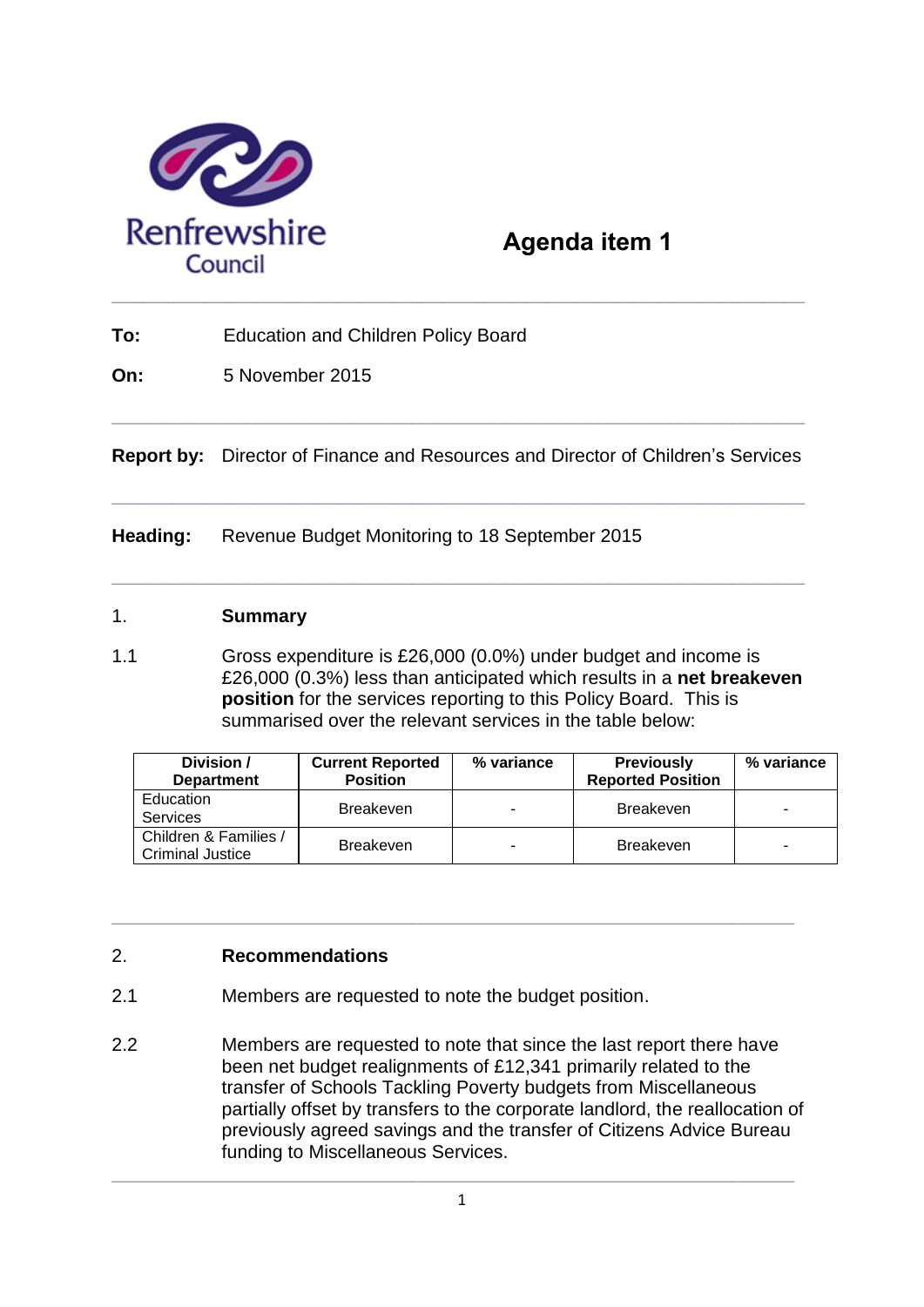### 3. **Education Services**

**Current position: Breakeven**  *Previously reported: Breakeven*

### 3.1 **Central Admin:**

| <b>Current position:</b>    | Net overspend £51,000 |
|-----------------------------|-----------------------|
| <b>Previously reported:</b> | Net overspend £35,000 |

The overspend relates to additional staffing costs.

### 3.2 **Additional Support for Learning:**

| <b>Current position:</b>    | Net overspend £22,000 |
|-----------------------------|-----------------------|
| <b>Previously reported:</b> | Net overspend £25,000 |

The overspend relates to staffing costs.

### 3.3 **Pre Five:**

*Previously reported: N/A* 

**Current position: Net underspend £303,000** 

The underspend relates to payments to partner nurseries and pre-five officer salaries.

### 3.4 **Primary Schools:**

**Current position: Net overspend £127,000**  *Previously reported: Net overspend £103,000*

An overspend in teachers' salaries is partly offset by an underspend in transport costs.

### 3.5 **Secondary Schools:**

| <b>Current position:</b>    | Net underspend £5,000   |
|-----------------------------|-------------------------|
| <b>Previously reported:</b> | Net underspend £196,000 |

The underspend relates to transport costs and teachers' salaries.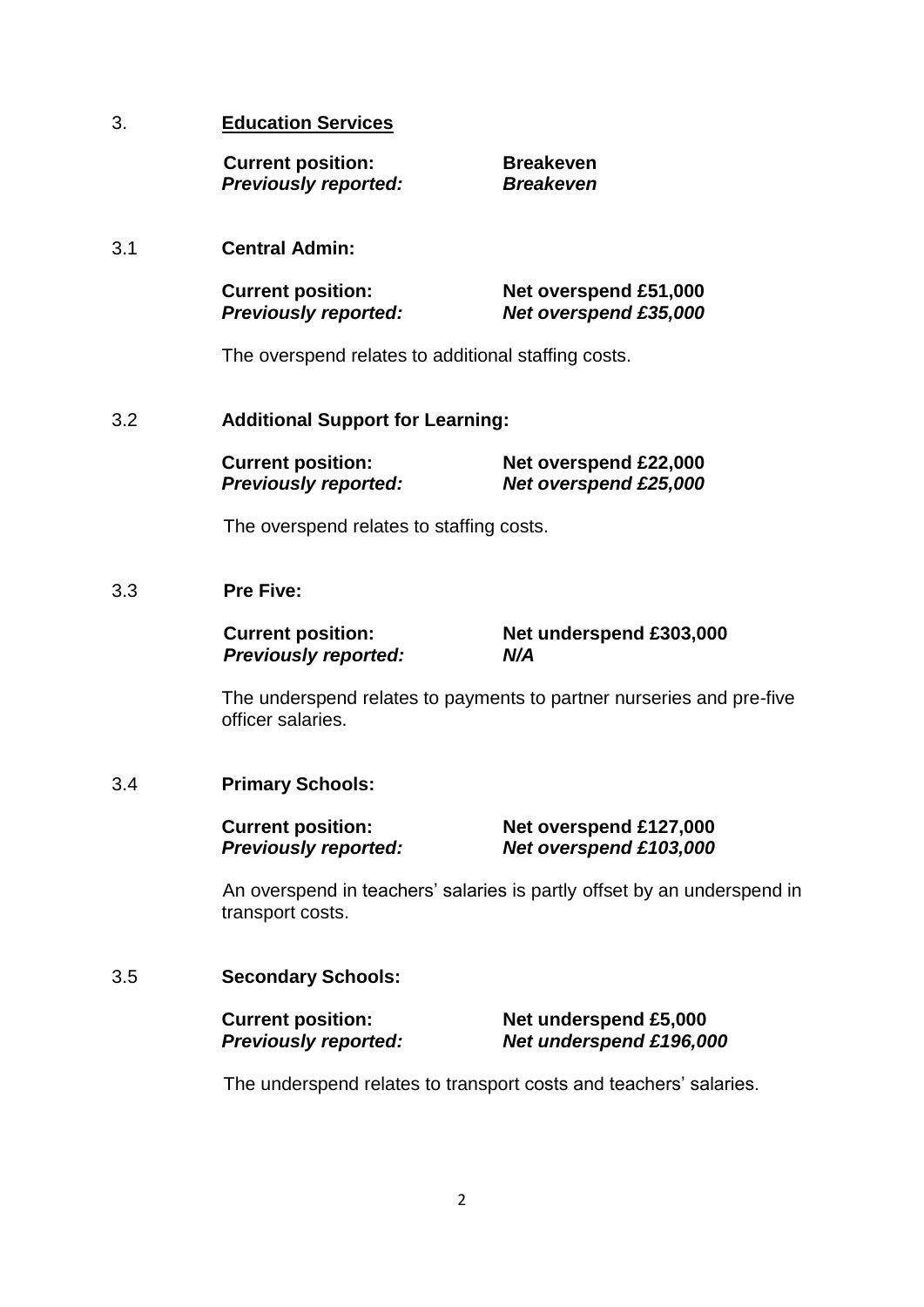### 3.6 **Special Schools:**

### **Current position: Net overspend £108,000**  *Previously reported: Net overspend £33,000*

The overspend relates to teachers' salaries, including central cover.

### 3.6 **Projected Year End Position**

It is anticipated at this stage that Education Services will achieve a breakeven year-end position subject to any unforeseen demand pressures emerging over the rest of the year.

### 4. **Children's Services**

**Current position: Breakeven**  *Previously reported: Breakeven*

There are no significant variances to report.

### 4.1 **Projected Year End Position**

The Children's Services budget is, at this stage, reporting a year end projected breakeven position.

### **Implications of the Report**

1. **Financial** – Net revenue expenditure will be contained within available resources.

**\_\_\_\_\_\_\_\_\_\_\_\_\_\_\_\_\_\_\_\_\_\_\_\_\_\_\_\_\_\_\_\_\_\_\_\_\_\_\_\_\_\_\_\_\_\_\_\_\_\_\_\_\_\_\_\_\_\_\_\_\_\_\_\_\_\_\_** 

- 2. **HR & Organisational Development** none
- 3. **Community Planning – none**
- 4. **Legal** none
- 5. **Property/***Assets* none
- 6. **Information Technology** none.
- 7. **Equality & Human Rights**The Recommendations contained within this report have been assessed in relation to their impact on equalities and human rights. No negative impacts on equality groups or potential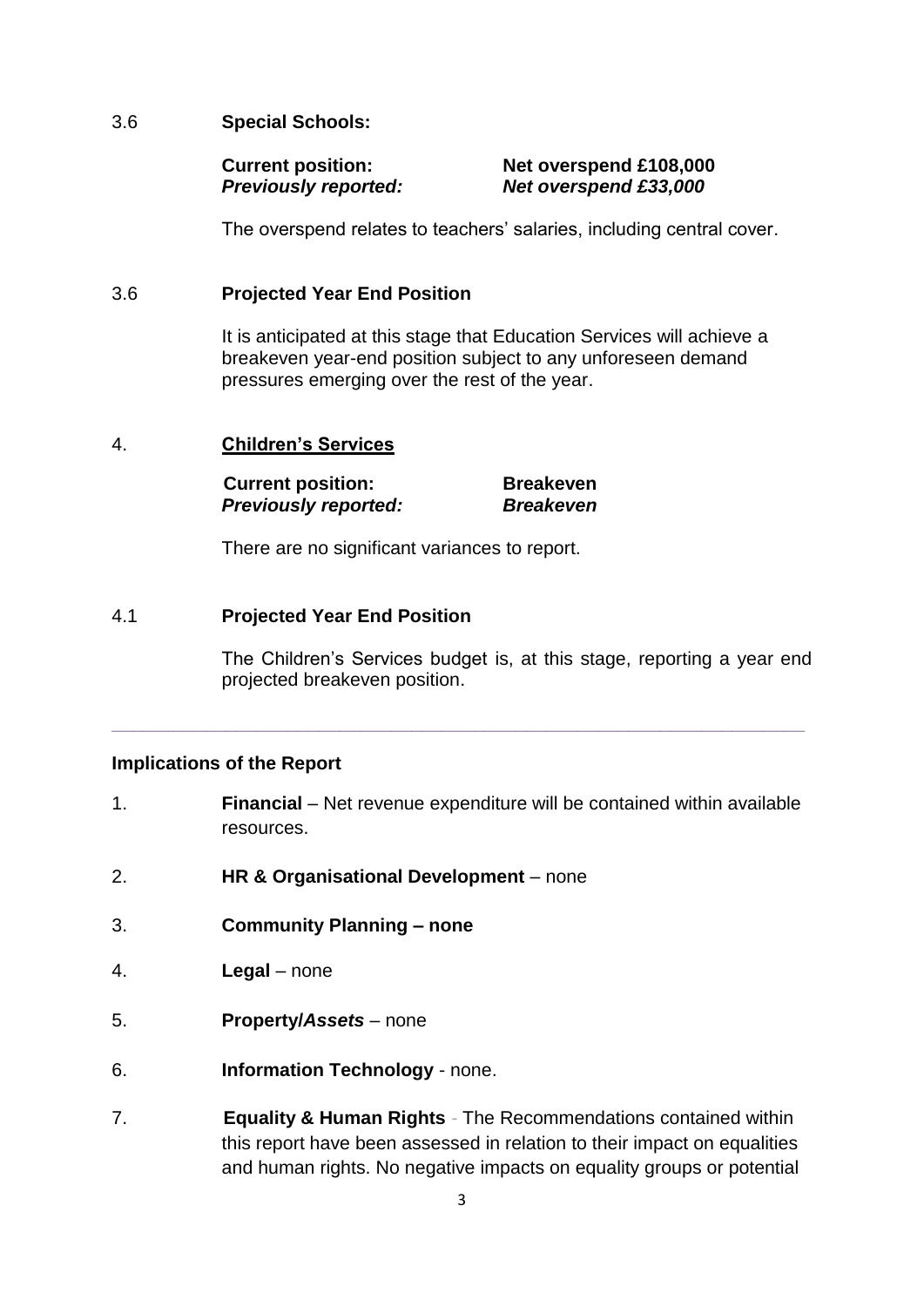for infringement of individuals' human rights have been identified arising from the recommendations contained in the report because it is for noting only. If required following implementation, the actual impact of the recommendations and the mitigating actions will be reviewed and monitored, and the results of the assessment will be published on the Council's website.

- 8. **Health & Safety** none
- 9. **Procurement** none
- 10. **Risk** *–* none
- 11. **Privacy Impact**none

### **List of Background Papers**

None

**Author**: David Forbes, Extension 6424

**\_\_\_\_\_\_\_\_\_\_\_\_\_\_\_\_\_\_\_\_\_\_\_\_\_\_\_\_\_\_\_\_\_\_\_\_\_\_\_\_\_\_\_\_\_\_\_\_\_\_\_\_\_\_\_\_\_\_\_\_\_\_\_\_\_\_\_** 

**\_\_\_\_\_\_\_\_\_\_\_\_\_\_\_\_\_\_\_\_\_\_\_\_\_\_\_\_\_\_\_\_\_\_\_\_\_\_\_\_\_\_\_\_\_\_\_\_\_\_\_\_\_\_\_\_\_\_\_\_\_\_\_\_\_\_\_**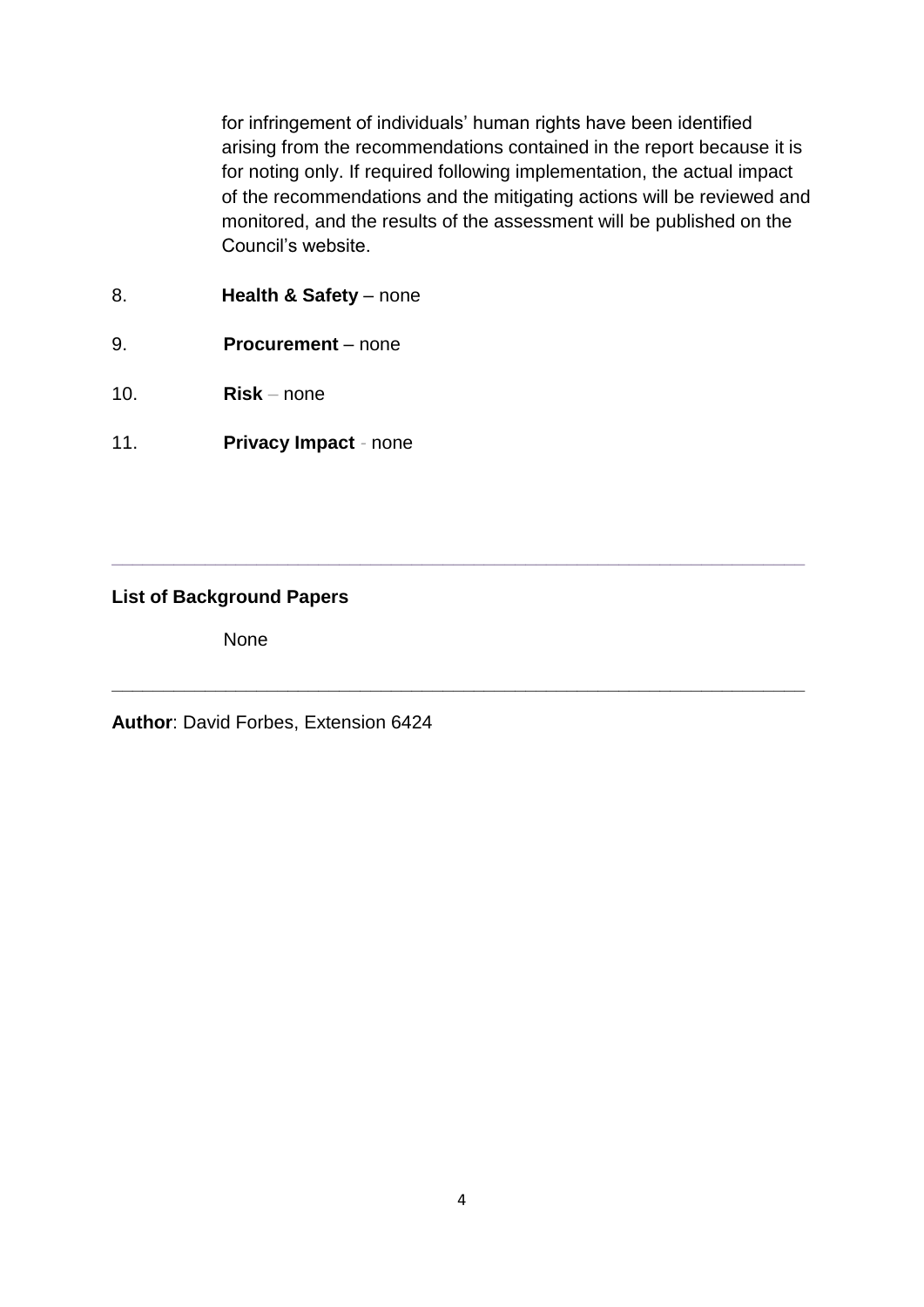RENFREWSHIRE COUNCIL<br>REVENUE BUDGET MONITORING STATEMENT 2015/2016<br>1st April 2015 to 18 September 2015 **REVENUE BUDGET MONITORING STATEMENT 2015/2016 1st April 2015 to 18 September 2015RENFREWSHIRE COUNCIL**

> POLICY BOARD : EDUCATION AND CHILDREN **POLICY BOARD : EDUCATION AND CHILDREN**

| Description                                               | Revised Annual<br><b>Budget</b> | Revised Period<br><b>Budget</b> | Actual         | Adjustments                            | <b>Revised Actual</b> |                | <b>Budget Variance</b> |                |
|-----------------------------------------------------------|---------------------------------|---------------------------------|----------------|----------------------------------------|-----------------------|----------------|------------------------|----------------|
| $\Xi$                                                     | $\overline{\mathfrak{D}}$       | $\widehat{\mathbf{E}}$          | E              | G                                      | $(6) = (4 + 5)$       |                | $\tilde{c}$            |                |
| £000's                                                    | £000's                          | £000's                          | £000's         | £000's                                 | £000's                | £000's         | ৯                      |                |
| Employee Costs                                            | 120,219                         | 45,427                          | 45,503         | $\circ$                                | 45,503                | (76)           | $-0.2%$                | overspend      |
| Property Costs                                            | 9,756                           | 6,491                           | 6,485          | $\overline{C}$                         | 6,478                 | $\mathfrak{a}$ | 0.2%                   | underspend     |
| Supplies & Services                                       | 2,240                           | 1,281                           | 1,403          | ම                                      | 1,400                 | (119)          | $-9.3%$                | overspend      |
| Contractors and Others                                    | 20,016                          | 7,432                           | 7,352          | $\circ$                                | 7,352                 | 80             | 1.1%                   | underspend     |
| Transport & Plant Costs                                   | 4,590                           | 1,986                           | 1,956          | $\widetilde{\boldsymbol{\mathcal{C}}}$ | 1,954                 | 32             | 1.6%                   | underspend     |
| Administration Costs                                      | 26,758                          | 568                             | 604            | $\mathfrak{E}$                         | 600                   | (32)           | $-5.6%$                | overspend      |
| Payments to Other Bodies                                  | 24,589                          | 10,611                          | 10,517         | (34)                                   | 10,483                | 128            | 1.2%                   | underspend     |
| CFCR                                                      | 0                               | g                               | $\overline{a}$ | $\circ$                                | $\Omega$              | $\circ$        | 0.0%                   | breakeven      |
| Capital Charges                                           | 16,620                          | $\circ$                         | $\circ$        | $\circ$                                | $\circ$               | $\circ$        | 0.0%                   | breakeven      |
| <b>GROSS EXPENDITURE</b>                                  | 224,788                         | 73,806                          | 73,830         | 69                                     | 73,780                | 26             | 0.0%                   | underspend     |
| Income                                                    | (20, 922)                       | (10, 172)                       | (10, 494)      | 348                                    | (10, 146)             | (26)           | $-0.3%$                | under-recovery |
| NET EXPENDITURE                                           | 203,866                         | 63,634                          | 63,336         | 298                                    | 63,634                | $\bullet$      | 0.0%                   | breakeven      |
|                                                           |                                 | £000's                          |                |                                        |                       |                |                        |                |
| Bottom Line Position to 18 September 2015 is breakeven of |                                 | $\bullet$                       | 0.0%           |                                        |                       |                |                        |                |
| Anticipated Year End Budget Position is breakeven of      |                                 | 0                               | 0.0%           |                                        |                       |                |                        |                |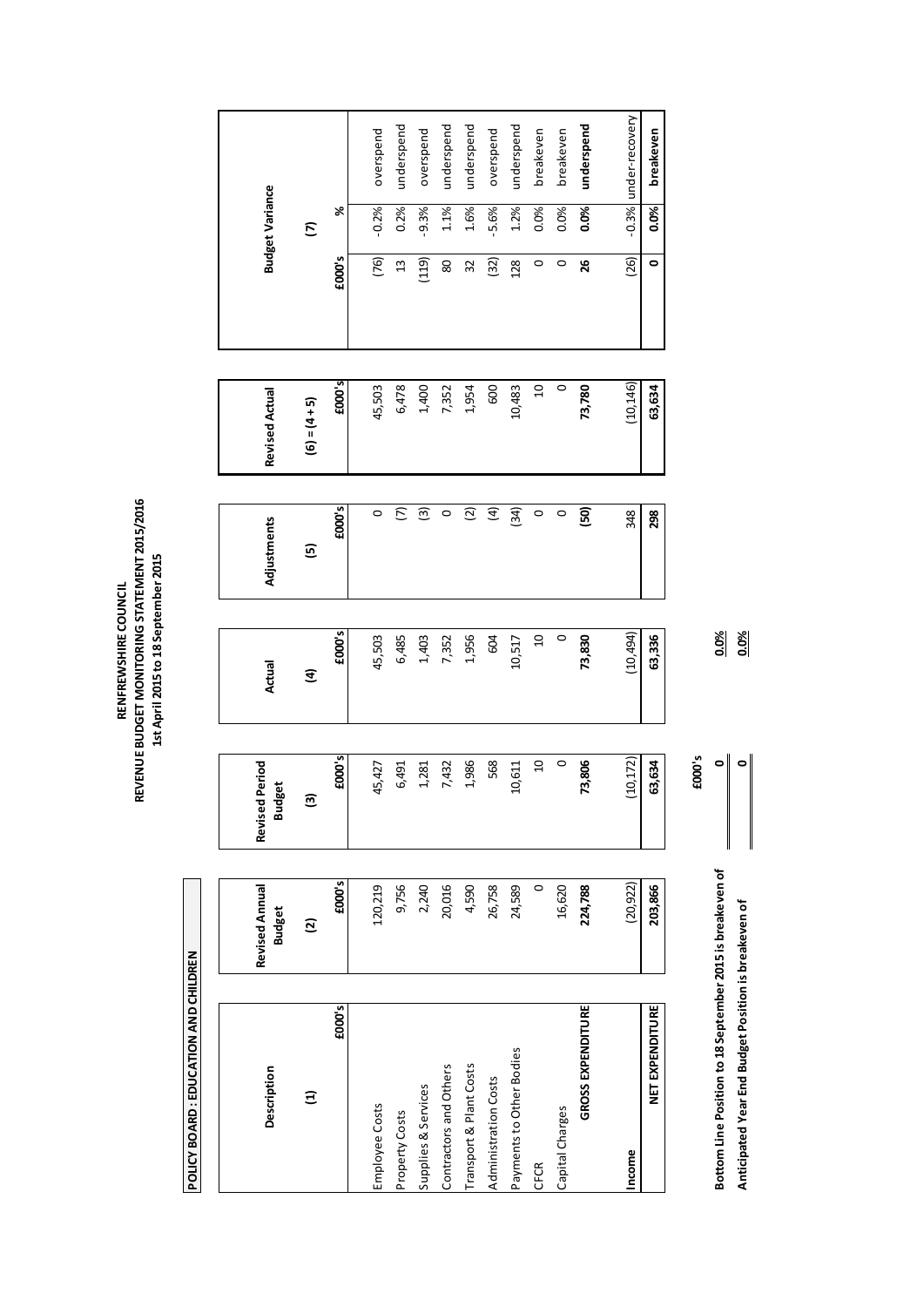# POLICY BOARD : EDUCATION AND CHILDREN **POLICY BOARD : EDUCATION AND CHILDREN**

 $\frac{88}{9}$ **Bottom Line Position to 18 September 2015 is breakeven of 0 0.0% Anticipated Year End Budget Position is breakeven of 0 0.0%**  $\circ$   $\circ$ 

Bottom Line Position to 18 September 2015 is breakeven of Anticipated Year End Budget Position is breakeven of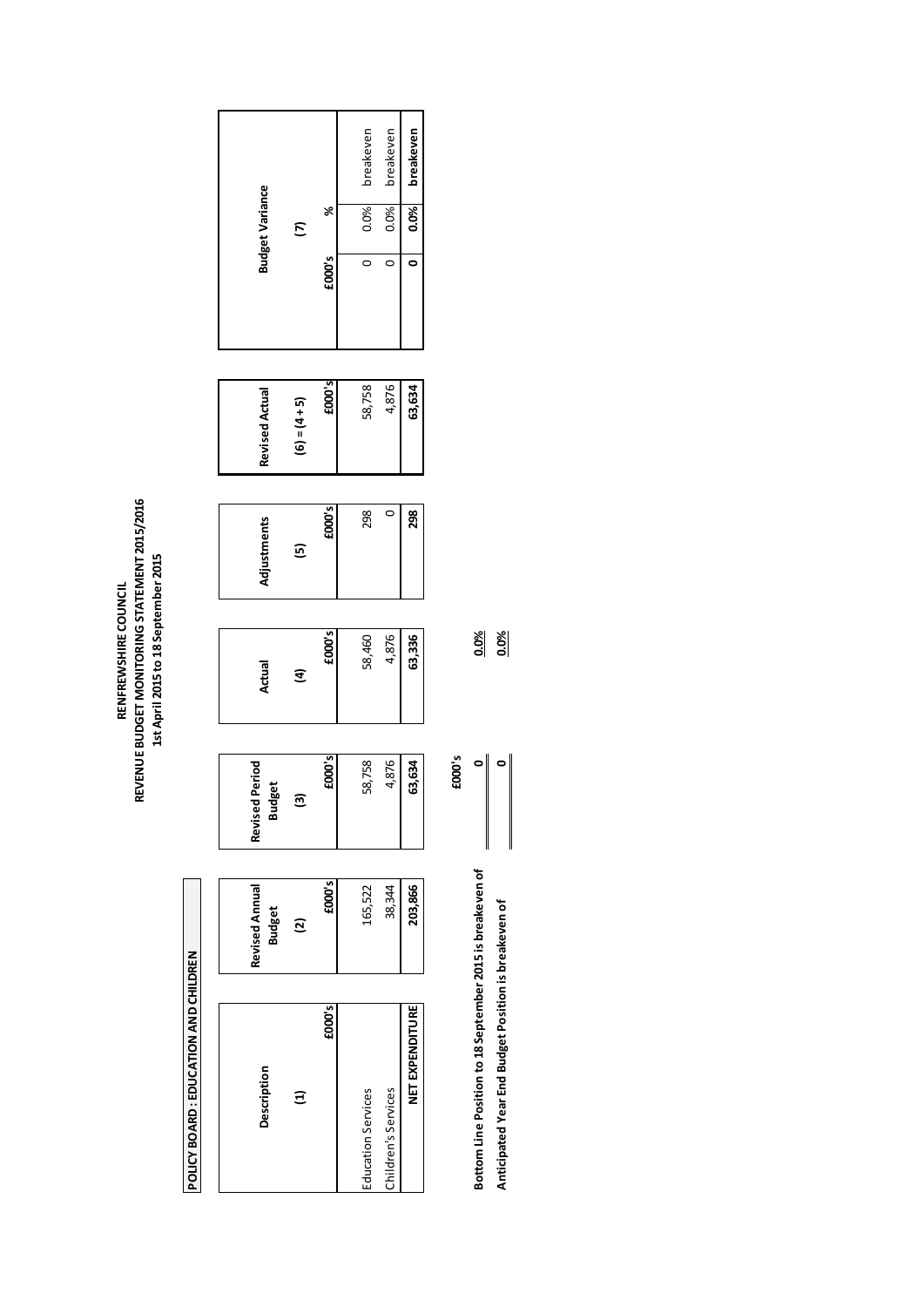| POLICY BOARD : EDUCATION AND CHILDREN : EDUCATION SERVICES |                                 |                                 | 1st April 2015 to 18 September 2015 |                          |                       |                |                        |                |
|------------------------------------------------------------|---------------------------------|---------------------------------|-------------------------------------|--------------------------|-----------------------|----------------|------------------------|----------------|
| Description                                                | Revised Annual<br><b>Budget</b> | Revised Period<br><b>Budget</b> | Actual                              | Adjustments              | <b>Revised Actual</b> |                | <b>Budget Variance</b> |                |
| $\Xi$                                                      | $\overline{\omega}$             | O                               | ਤ                                   | $\overline{6}$           | $(6) = (4 + 5)$       |                | E                      |                |
| £000's                                                     | £000's                          | £000's                          | £000's                              | £000's                   | £000's                | £000's         | %                      |                |
| Employee Costs                                             | 104,524                         | 39,105                          | 39,181                              | $\circ$                  | 39,181                | (76)           | $-0.2%$                | overspend      |
| Property Costs                                             | 8,701                           | 6,084                           | 6,066                               | $\overline{c}$           | 6,059                 | 25             | 0.4%                   | underspend     |
| Supplies & Services                                        | 1,689                           | 1,028                           | 1,150                               | $\widehat{\mathfrak{G}}$ | 1,147                 | (119)          | $-11.6%$               | overspend      |
| Contractors and Others                                     | 3,364                           | 1,194                           | 1,131                               | $\circ$                  | 1,131                 | යි             | 5.3%                   | underspend     |
| Transport & Plant Costs                                    | 4,478                           | 1,932                           | 1,902                               | $\widetilde{c}$          | 1,900                 | 32             | 1.7%                   | underspend     |
| Administration Costs                                       | 19,862                          | 344                             | 355                                 | $\mathfrak{D}$           | 351                   | $\overline{C}$ | $-2.0%$                | overspend      |
| Payments to Other Bodies                                   | 22,593                          | 10,119                          | 10,045                              | (34)                     | 10,011                | 108            | 1.1%                   | underspend     |
| <b>CFCR</b>                                                | $\circ$                         | $\Box$                          | $\mathsf{D}$                        | $\circ$                  | $\Xi$                 | $\circ$        | 0.0%                   | breakeven      |
| Capital Charges                                            | 16,230                          | $\circ$                         | 0                                   | $\circ$                  | $\circ$               | $\circ$        | 0.0%                   | breakeven      |
| <b>GROSS EXPENDITURE</b>                                   | 181,441                         | 59,816                          | 59,840                              | 69                       | 59,790                | 26             | 0.0%                   | underspend     |
| Income                                                     | (15, 919)                       | (1,058)                         | (1,380)                             | 348                      | (1,032)               | (26)           | $-2.5%$                | under-recovery |
| NET EXPENDITURE                                            | 165,522                         | 58,758                          | 58,460                              | 298                      | 58,758                | $\bullet$      | 0.0%                   | breakeven      |
|                                                            |                                 | £000's                          |                                     |                          |                       |                |                        |                |
| Bottom Line Position to 18 September 2015 is breakeven of  |                                 | ۰                               | 0.0%                                |                          |                       |                |                        |                |
| Anticipated Year End Budget Position is breakeven of       |                                 | $\circ$                         | 0.0%                                |                          |                       |                |                        |                |

s.<br>Su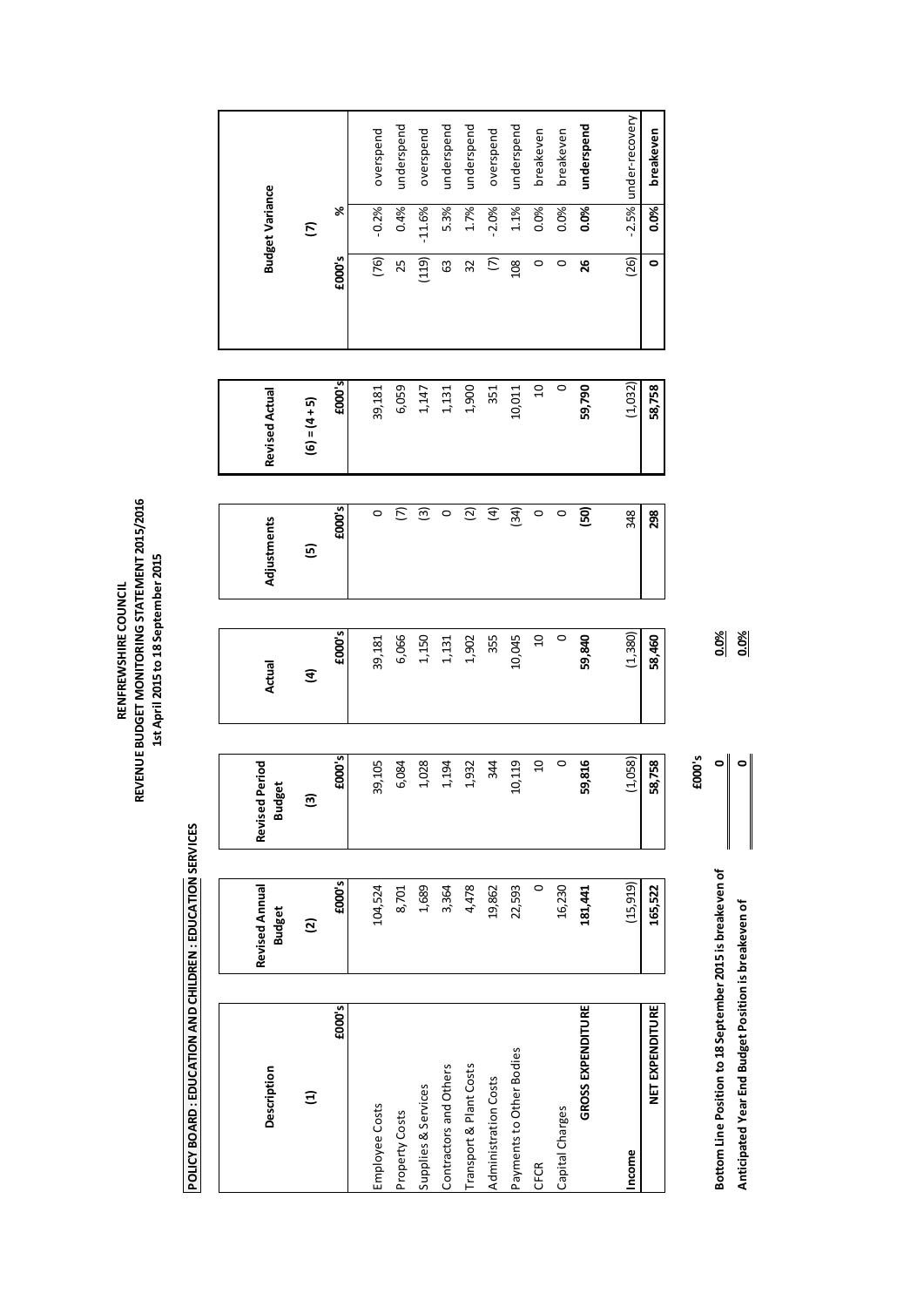RENFREWSHIRE COUNCIL<br>REVENUE BUDGET MONITORING STATEMENT 2015/2016<br>1st April 2015 to 18 September 2015 **REVENUE BUDGET MONITORING STATEMENT 2015/2016 1st April 2015 to 18 September 2015 RENFREWSHIRE COUNCIL**

> POLICY BOARD : EDUCATION AND CHILDREN : EDUCATION SERVICES **POLICY BOARD : EDUCATION AND CHILDREN : EDUCATION SERVICES**

| Description                                               | Revised Annual<br><b>Budget</b> | <b>Revised Period</b><br><b>Budget</b> | Actual | Adjustments | <b>Revised Actual</b> |         | <b>Budget Variance</b> |            |
|-----------------------------------------------------------|---------------------------------|----------------------------------------|--------|-------------|-----------------------|---------|------------------------|------------|
| $\Xi$                                                     | <u>ତ</u>                        | ම                                      | E      | 回           | $(6) = (4 + 5)$       |         | E                      |            |
| £000's                                                    | £000's                          | £000's                                 | £000's | £000's      | £000's                | £000's  | X                      |            |
| Central Administration                                    | (476)                           | 784                                    | 835    | $\circ$     | 835                   | (51)    | $-6.5%$                | overspend  |
| Pre-Five Service                                          | 16,468                          | 6,368                                  | 6,065  | $\circ$     | 6,065                 | 303     | 4.8%                   | underspend |
| Primary Schools                                           | 51,399                          | 17,655                                 | 17,710 | 72          | 17,782                | (127)   | $-0.7%$                | overspend  |
| Secondary Schools                                         | 76,175                          | 26,635                                 | 26,630 | $\circ$     | 26,630                | LŊ      | 0.0%                   | underspend |
| Special Schools                                           | 6,971                           | 2,338                                  | 2,446  | $\circ$     | 2,446                 | (108)   | $-4.6%$                | overspend  |
| Community Learning & Dev                                  | 1,381                           | 469                                    | 469    | $\circ$     | 469                   | $\circ$ | 0.0%                   | breakeven  |
| Healthy Lifestyles                                        | 924                             | 231                                    | 4      | 227         | 231                   | $\circ$ | 0.0%                   | breakeven  |
| Add Support for Learning (ASL)                            | 10,486                          | 3,538                                  | 3,561  | $\Xi$       | 3,560                 | (22)    | $-0.6%$                | overspend  |
| Facilities Management                                     | 387                             | 33                                     | 33     | $\circ$     | 33                    | $\circ$ | 0.0%                   | breakeven  |
| Educational Development                                   | 1,126                           | 448                                    | 48     | $\circ$     | 448                   | $\circ$ | 0.0%                   | breakeven  |
| Psychological Services                                    | 681                             | 259                                    | 259    | $\circ$     | 259                   | 0       | 0.0%                   | breakeven  |
| NET EXPENDITURE                                           | 165,522                         | 58,758                                 | 58,460 | 298         | 58,758                | 0       | 0.0%                   | breakeven  |
|                                                           |                                 | £000's                                 |        |             |                       |         |                        |            |
| Bottom Line Position to 18 September 2015 is breakeven of |                                 | 0                                      | 0.0%   |             |                       |         |                        |            |
| Anticipated Year End Budget Position is breakeven of      |                                 | 0                                      | 0.0%   |             |                       |         |                        |            |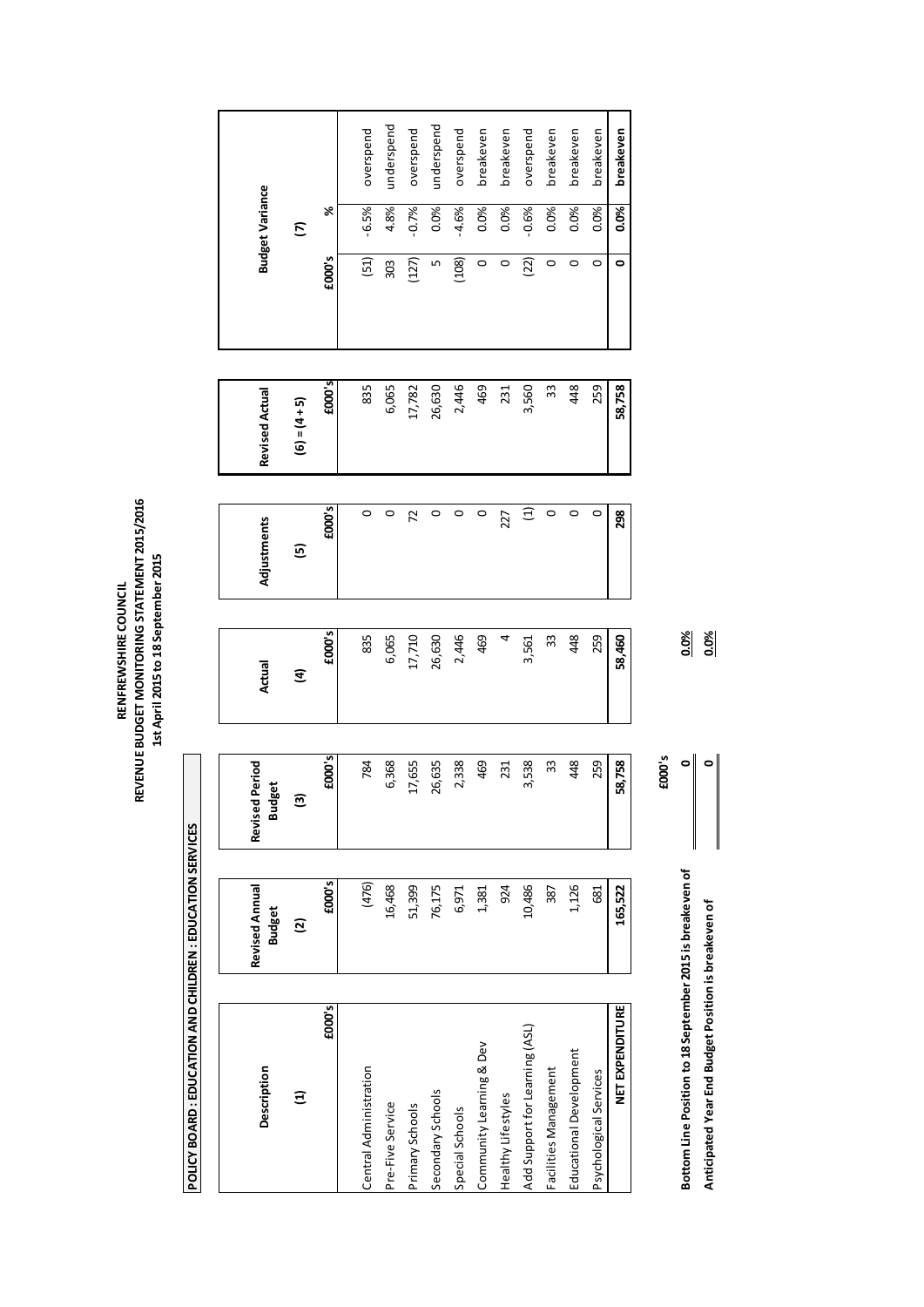| POLICY BOARD : EDUCATION AND CHILDREN : SOCIAL WORK SERVICES |                                 |                                              | 1st April 2015 to 18 September 2015 |             |                       |                 |                        |            |  |
|--------------------------------------------------------------|---------------------------------|----------------------------------------------|-------------------------------------|-------------|-----------------------|-----------------|------------------------|------------|--|
| Description                                                  | Revised Annual<br><b>Budget</b> | <b>Period</b><br>lget<br>Revised<br>3<br>Bud | Actual                              | Adjustments | <b>Revised Actual</b> |                 | <b>Budget Variance</b> |            |  |
| $\Xi$                                                        | $\overline{\omega}$             | ම                                            | <u>a</u>                            | 回           | $(6) = (4 + 5)$       |                 | E                      |            |  |
| £000's                                                       | £000's                          | £000's                                       | £000's                              | £000's      | £000's                | £000's          | ৯                      |            |  |
| Employee Costs                                               | 15,695                          | 6,322                                        | 6,322                               | $\circ$     | 6,322                 | $\circ$         | 0.0%                   | breakeven  |  |
| Property Costs                                               | 1,055                           | 407                                          | 419                                 | $\circ$     | 419                   | (12)            | $-2.9%$                | overspend  |  |
| Supplies & Services                                          | 551                             | 253                                          | 253                                 | $\circ$     | 253                   | $\circ$         | 0.0%                   | breakeven  |  |
| Contractors and Others                                       | 16,652                          | 6,238                                        | 6,221                               | $\circ$     | 6,221                 | $\overline{17}$ | 0.3%                   | underspend |  |
| Transport & Plant Costs                                      | 112                             | 54                                           | r,                                  | $\circ$     | R                     | $\circ$         | 0.0%                   | breakeven  |  |
| Administration Costs                                         | 6,896                           | 224                                          | 249                                 | $\circ$     | 249                   | (25)            | $-11.2%$               | overspend  |  |
| Payments to Other Bodies                                     | 1,996                           | 492                                          | 472                                 | $\circ$     | 472                   | $\overline{c}$  | 4.1%                   | underspend |  |
| CFCR                                                         | $\circ$                         | $\circ$                                      | $\circ$                             | $\circ$     | $\circ$               | $\circ$         | 0.0%                   | breakeven  |  |
| Capital Charges                                              | 390                             | $\circ$                                      | $\circ$                             | $\circ$     | $\circ$               | $\circ$         | 0.0%                   | breakeven  |  |
| <b>GROSS EXPENDITURE</b>                                     | 43,347                          | 13,990                                       | 13,990                              | ۰           | 13,990                | $\bullet$       | 0.0%                   | breakeven  |  |
| Income                                                       | (5,003)                         | (9, 114)                                     | (9, 114)                            | $\circ$     | (9, 114)              | $\circ$         | 0.0%                   | breakeven  |  |
| NET EXPENDITURE                                              | 38,344                          | 4,876                                        | 4,876                               | 0           | 4,876                 | ۰               | 0.0%                   | breakeven  |  |
|                                                              |                                 | £000's                                       |                                     |             |                       |                 |                        |            |  |
| Bottom Line Position to 18 September 2015 is breakeven of    |                                 | 0                                            | 0.0%                                |             |                       |                 |                        |            |  |
| Anticipated Year End Budget Position is breakeven of         |                                 | $\bullet$                                    | 0.0%                                |             |                       |                 |                        |            |  |